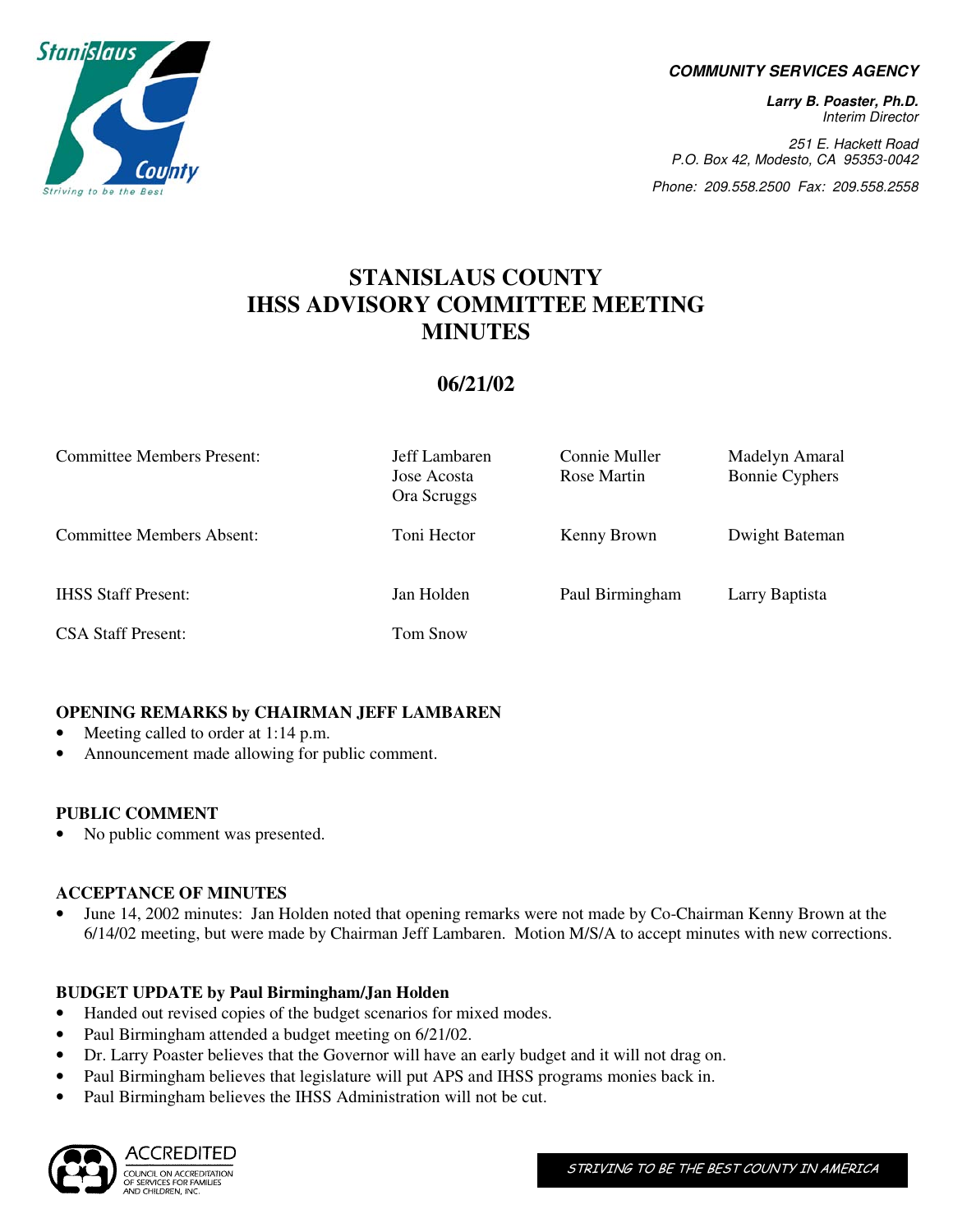#### **COMMUNITY FOCUS GROUPS**

- Jeff Lambaren gave a brief review of the Patterson Community Forum.
- Paul Birmingham to investigate how many caregivers are on the Registry on the westside.
- Committee asked CSA staff to send out thank you letters to the Cities of Oakdale and Patterson.

#### **AB 1682 DISCUSSION**

- Passed out copies of Kenny Brown's letter "An overview of an ideal IHSS program."
- Discussion of "ideal" program and what's reasonable and affordable at this time.
- Committee asked County staff for their opinion. Staff cannot support a recommendation of a Public Authority because of budget. Staff would recommend a mixed mode with a County Administered IP mode and County Homemakers.
- Discussion of Committee regarding what recommendation would be best. Committee agreed a mixed mode with County Administered IP and County Homemakers would be best choice at this time.
- This option allows room for some increases from \$6.95 to \$7.11 per hour and still have State participation in the wage rate.
- Motion M/S/A for CSA staff to draft a letter of recommendation for a County Administered IP option with homemakers.
- Jan Holden again gave a brief description of the timetable for having the Committee's recommendation to the Board of Supervisors by July  $30<sup>th</sup>$ .
- Handout of All-County Information Notice No. 142-02 regarding AB 1682 Frequently Asked Questions.
- Paul Birmingham suggested inviting Fiscal Officer Patrice Merry to a Committee meeting.

#### **LABOR RELATIONS**

- Jan Holden spoke with County Counsel Linda Macy on information regarding Union processes. Linda Macy said that Vickie Halliday, who is the Labor Relations specialist in the County Counsel's office, should present this information. The time Vickie Halliday has to meet is very limited.
- Jeff Lambaren suggested the committee put this presentation on hold for now. Committee agreed.
- Jan Holden answered Kenny Brown's question about "Can a committee member have another committee member vote by proxy for him/her if they are unable to attend?" County Counsel said that was not possible and that the committee members have to be present to vote.

#### **WEB PAGE**

- Jeff Lambaren states that a web page would be fairly easy to put together. The committee would need to put a design together.
- After discussion the Committee decided that it was premature to consider a web page at this time.

#### **QUESTIONS AND ANSWERS**

#### **AGENDA ITEMS FOR NEXT MEETING**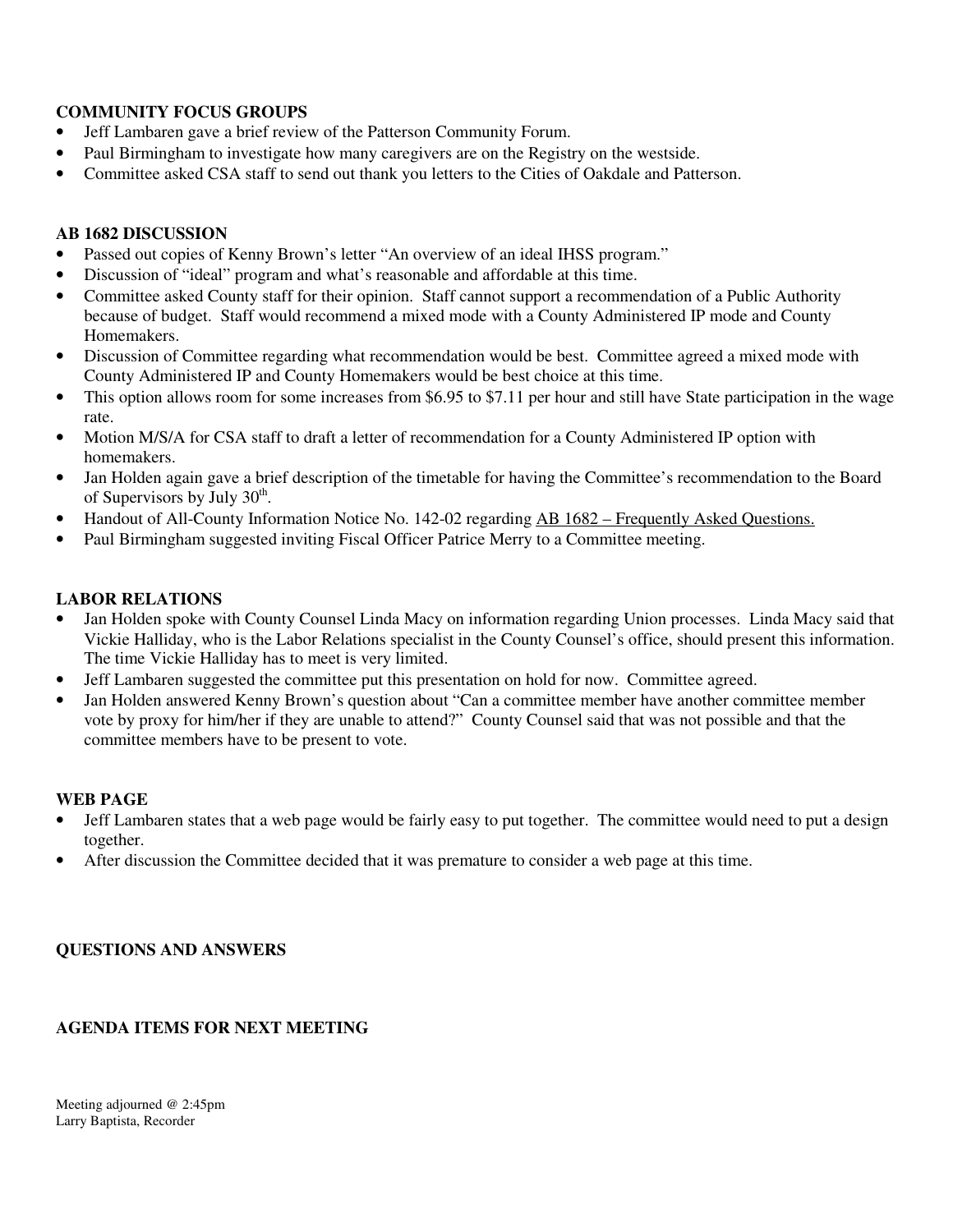**Employer of Record<br>Cost Comparison** 

 $\bar{t}$ 

Wages @ \$6.95 per hour

| <b>Projected Current</b><br>Individual                 |                                                                    | Prgm. @\$6.95/hr<br>County Admin. IP | Authority/NPC @<br>\$6.95/hr<br><b>alphic</b> |                   | <b>Mixed Mode Options with Contract</b><br>MACR@\$14.00/hr | Mixed Mode Options with 7.5 County<br>Homemakers |                             |
|--------------------------------------------------------|--------------------------------------------------------------------|--------------------------------------|-----------------------------------------------|-------------------|------------------------------------------------------------|--------------------------------------------------|-----------------------------|
| Mode - Costs for<br>02/03 @ \$6.95/hr<br>Provider (IP) | Title                                                              | 100%                                 | 100%                                          | County Admin. 80% | Public Authority/NPC                                       |                                                  |                             |
|                                                        |                                                                    |                                      |                                               | Contract 20%      | Contract 20%<br>80%                                        | County Administered                              | Public Authority/NPC        |
| \$3,771,996                                            | A. Admin. Costs                                                    | \$4,021,996                          | \$3,771,996                                   | \$4,021,996       | \$3,771,996                                                | \$4,081.838                                      | \$3,831,838                 |
| \$565,799                                              | County Share of<br>B. Admin. Costs                                 | \$603,299                            | \$565,799                                     | \$603,299         | \$565,799                                                  | \$612,275                                        | \$574,775                   |
|                                                        | \$29.681.368 C Program Costs                                       | \$29,685,949                         | \$30,472.11                                   | \$31,546,864      | \$32,271,575                                               |                                                  |                             |
|                                                        | County Share of<br>\$5,977,828 D. Prog. Costs                      | \$5,978,750                          | \$6,137,083                                   | \$6,353,538       | \$6,499,495                                                | \$29,796,958<br>\$6,001,108                      | \$6,158,969<br>\$30,580,777 |
|                                                        | Total Cost of Programs<br>\$83,453,864 E (Total of Rows A+C)       | \$83,707,945                         | \$34,244,107                                  | \$35,568,860      | \$36,043,364                                               | \$33,878,796                                     | \$34,412,615                |
| \$6,543,627                                            | <b>Total County Share</b><br>(Total of rows B+D)<br>$\overline{u}$ | \$6,582,050                          | \$6,702,882                                   | \$6,956,838       | \$7,065,295                                                | \$6,613,383                                      | \$6,733,744                 |
|                                                        | G. County Share<br>Less 02/03                                      | \$6,543,627                          | \$6,543,627                                   | \$6,543,627       | \$6,543,627                                                | \$6,543,627                                      | \$6,543,627                 |
|                                                        | H. County Share<br>Increase to                                     | \$38,423                             | \$159,255                                     | \$413,211         | \$521,668                                                  | \$69,756                                         | \$190,117                   |
|                                                        |                                                                    |                                      |                                               |                   |                                                            |                                                  |                             |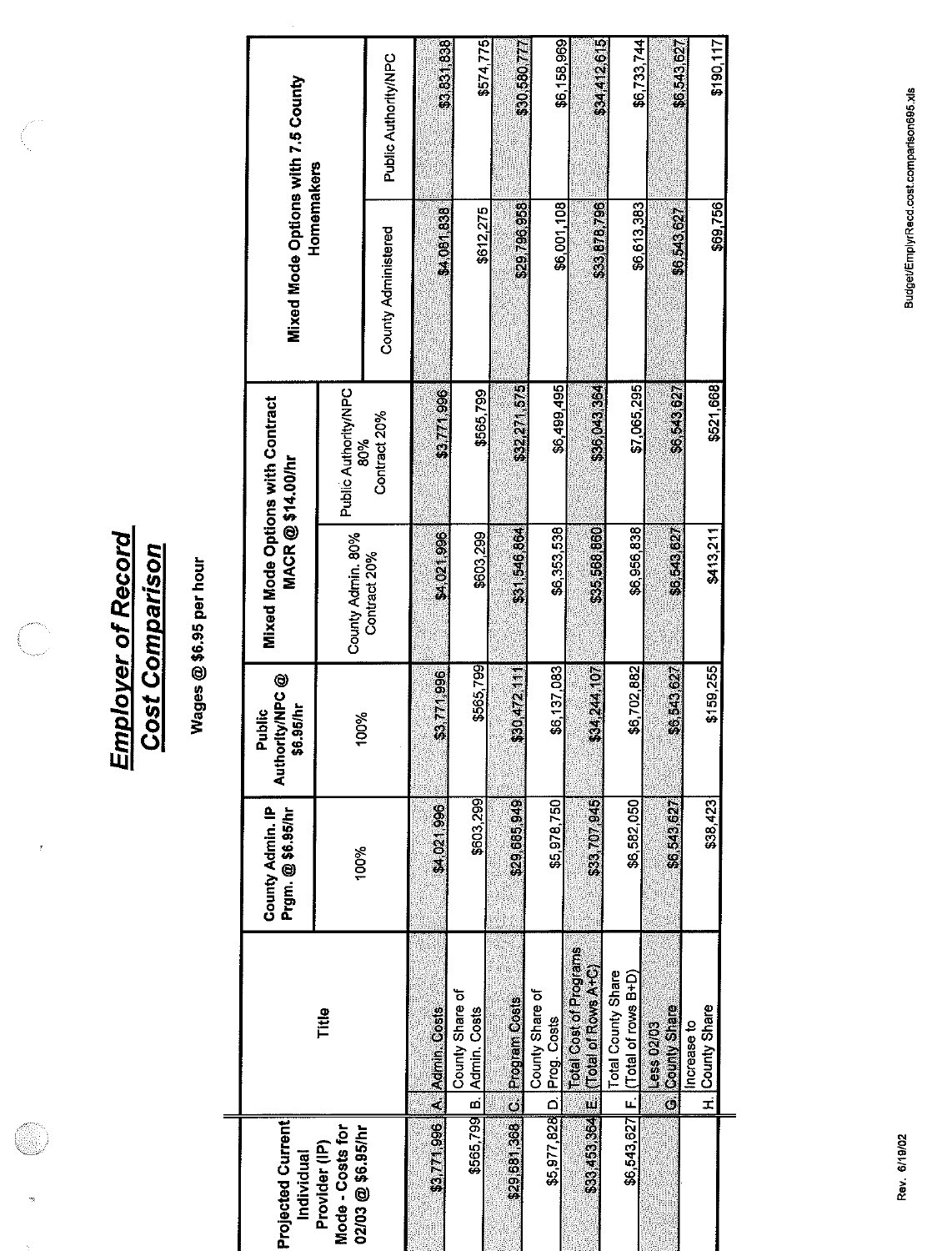**Employer of Record<br>Cost Comparison** 

Wages @ \$7.11 per hour

| <b>Projected Current</b><br>Individual |                                                              | Prgm. @ \$7.11/hr<br>County Admin. IP | thority/NPC @<br>\$7.11/hr<br>Public<br>ă | Mixed Mode Options with Contract<br>MACR@\$14.00/hr |                      | Mixed Mode Options with 7.5 County<br>Homemakers |                      |
|----------------------------------------|--------------------------------------------------------------|---------------------------------------|-------------------------------------------|-----------------------------------------------------|----------------------|--------------------------------------------------|----------------------|
| Mode - Costs for<br>Provider (IP)      | Title                                                        | 100%                                  | 100%                                      | County Admin. 80%                                   | Public Authority/NPC |                                                  |                      |
| 02/03 @ \$6.95/hr                      |                                                              |                                       |                                           | Contract 20%                                        | Contract 20%<br>80%  | <b>County Administered</b>                       | Public Authority/NPC |
| \$3,771,996                            | A. Admin. Costs                                              | \$4,021,996                           | \$3,771,996                               | \$4,021,996                                         | \$3,771,996          | \$4,081,838                                      | \$3,831,838          |
|                                        | County Share of<br>\$565,799 B. Admin. Costs                 | \$603,299                             | \$565,799                                 | \$603,299                                           | \$565,799            | \$612,275                                        | \$574,775            |
|                                        | \$29,681,368 C. Program Costs                                | \$30,358,533                          | \$31,144,695                              | \$32,167,811                                        | \$32,892,498         | \$30,467,538                                     | \$31,251,357         |
|                                        | County Share of<br>\$5,977,828 D. Prog. Costs                | \$6,114,209                           | \$6,272,542                               | \$6,478,597                                         | \$6,624,549          | \$6,136,163                                      | \$6,294,024          |
|                                        | Total Cost of Programs<br>\$33,453,364 E (Total of Rows A+C) | \$34,380,529                          | \$34,916,691                              | \$36,189,808                                        | \$36,664,494         | \$34,549,376                                     | \$35,083,195         |
|                                        | Total County Share<br>\$6,543,627 F. (Total of rows B+D)     | \$6,717,508                           | \$6,838,341                               | \$7,081,897                                         | \$7,190,349          | \$6,748,438                                      | \$6,868,799          |
|                                        | G. County Share<br>ess 02/03                                 | \$6,543,627                           | \$6,543,627                               | \$6,543,627                                         | \$6,543,627          | \$6,543,627                                      | \$6,543,627          |
|                                        | H. County Share<br>Increase to                               | \$173,881                             | \$294,714                                 | \$538,270                                           | \$646722             | \$204,811                                        | \$325,172            |
|                                        |                                                              |                                       |                                           |                                                     |                      |                                                  |                      |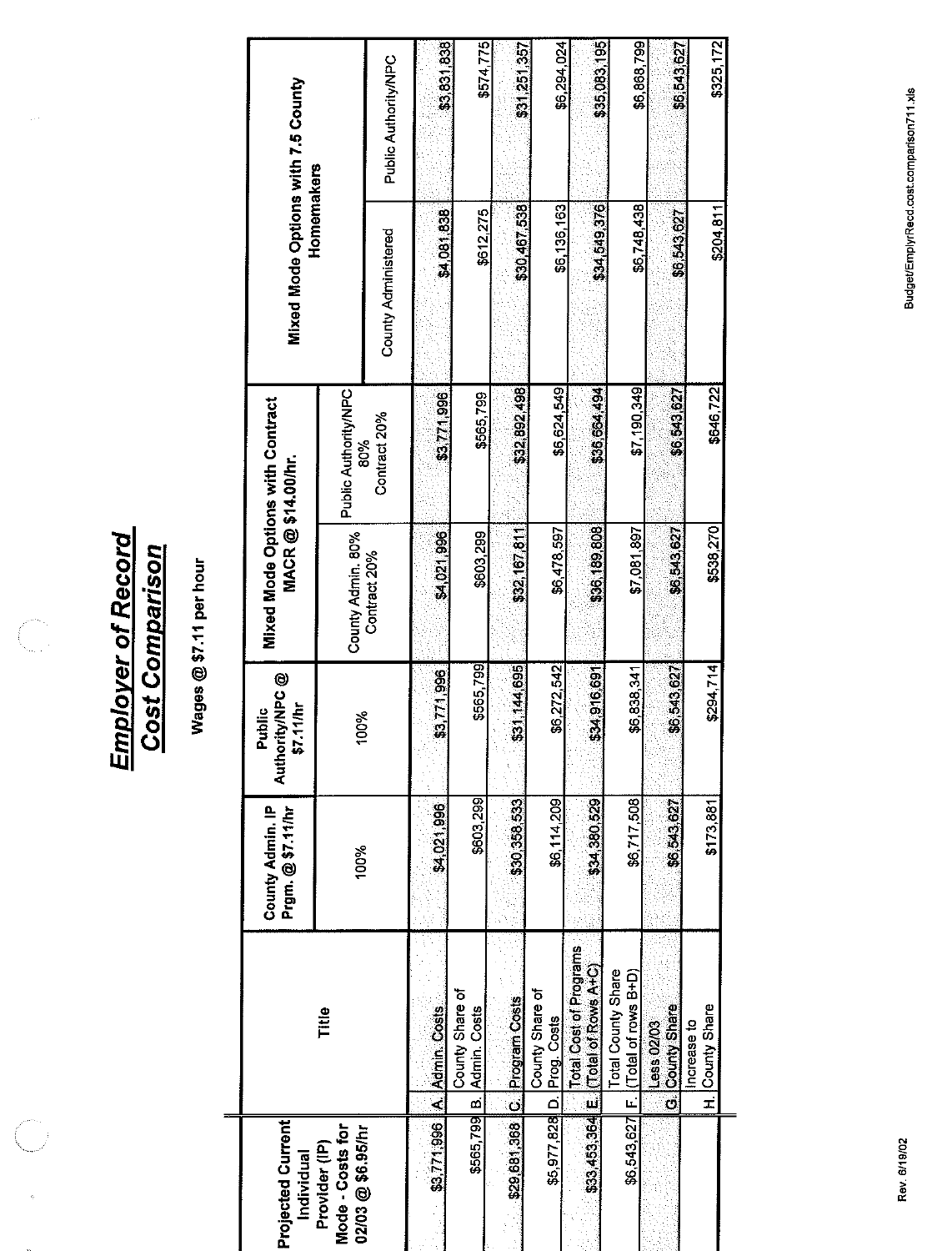**Employer of Record<br>Cost Comparison** 

 $\overline{C}$ 

 $\begin{bmatrix} 0 \\ 0 \\ 0 \end{bmatrix}$ 

Wages @ \$7.50 per hour

 $\qquad \qquad =\qquad$ 

| Projected Current<br>Individual                        |                                                              | *County Admin. IP<br>Prgm.@\$7.50/hr | hority/NPC @<br>\$7.50/hr<br>Public<br><b>Jul</b> | <b>Mixed Mode Options with Contract</b><br>MACR@\$14.00/hr. |                             | Mixed Mode Options with 7.5 County<br>Homemakers |                      |
|--------------------------------------------------------|--------------------------------------------------------------|--------------------------------------|---------------------------------------------------|-------------------------------------------------------------|-----------------------------|--------------------------------------------------|----------------------|
| Mode - Costs for<br>02/03 @ \$6.95/hr<br>Provider (IP) | Title                                                        | 100%                                 | 100%                                              | *County Admin. 80%                                          | Public Authority/NPC<br>80% |                                                  |                      |
|                                                        |                                                              |                                      |                                                   | Contract 20%                                                | Contract 20%                | <b>*County Administered</b>                      | Public Authority/NPC |
|                                                        | \$3.771,996 A. Admin. Costs                                  | \$4,021,996                          | \$3,771,996                                       | \$4,021,996                                                 | \$3,771,996                 | \$4,081,838                                      | \$3,831,838          |
| \$565,799                                              | County Share of<br>B. Admin. Costs                           | \$603,299                            | \$565,799                                         | \$603,299                                                   | \$565799                    | \$612,275                                        | \$574,775            |
|                                                        | \$29,681,368 C. Program Costs                                | \$32,784,118                         | \$32,784,119                                      | \$33,681,370                                                | \$34,405,997                | \$32,102,077                                     | \$32,885,896         |
|                                                        | County Share of<br>\$5,977,828 D. Prog. Costs                | \$7,509,105                          | \$6,602,722                                       | \$7,349,009                                                 | \$6,929,367                 | \$7,076,148                                      | \$6,623,220          |
|                                                        | Total Cost of Programs<br>\$33,453,364 E (Total of Rows A+C) | \$36,806,115                         | \$36,556,115                                      | \$37,703,367                                                | \$38,177,994                | \$36,183,915                                     | \$36,717,734         |
| \$6,543,627                                            | Total County Share<br>F. (Total of rows B+D)                 | \$8,112,404                          | \$7,168,521                                       | \$7,952,308                                                 | \$7,495,167                 | \$7,688,423                                      | \$7 197 995          |
|                                                        | G. County Share<br>Less 02/03                                | \$6,543,627                          | \$6,543,627                                       | \$6,543,627                                                 | \$6,543,627                 | \$6,543,627                                      | \$6,543,627          |
|                                                        | H. County Share<br>Increase to                               | \$1,568,777                          | \$624,894                                         | \$1408682                                                   | \$951,540                   | \$1,144,795                                      | \$654,368            |
|                                                        |                                                              |                                      |                                                   |                                                             |                             |                                                  |                      |

\* - Wages above \$7.11/hr. in Non-Public Authority/Non-Profit Consortium option does not have State participation.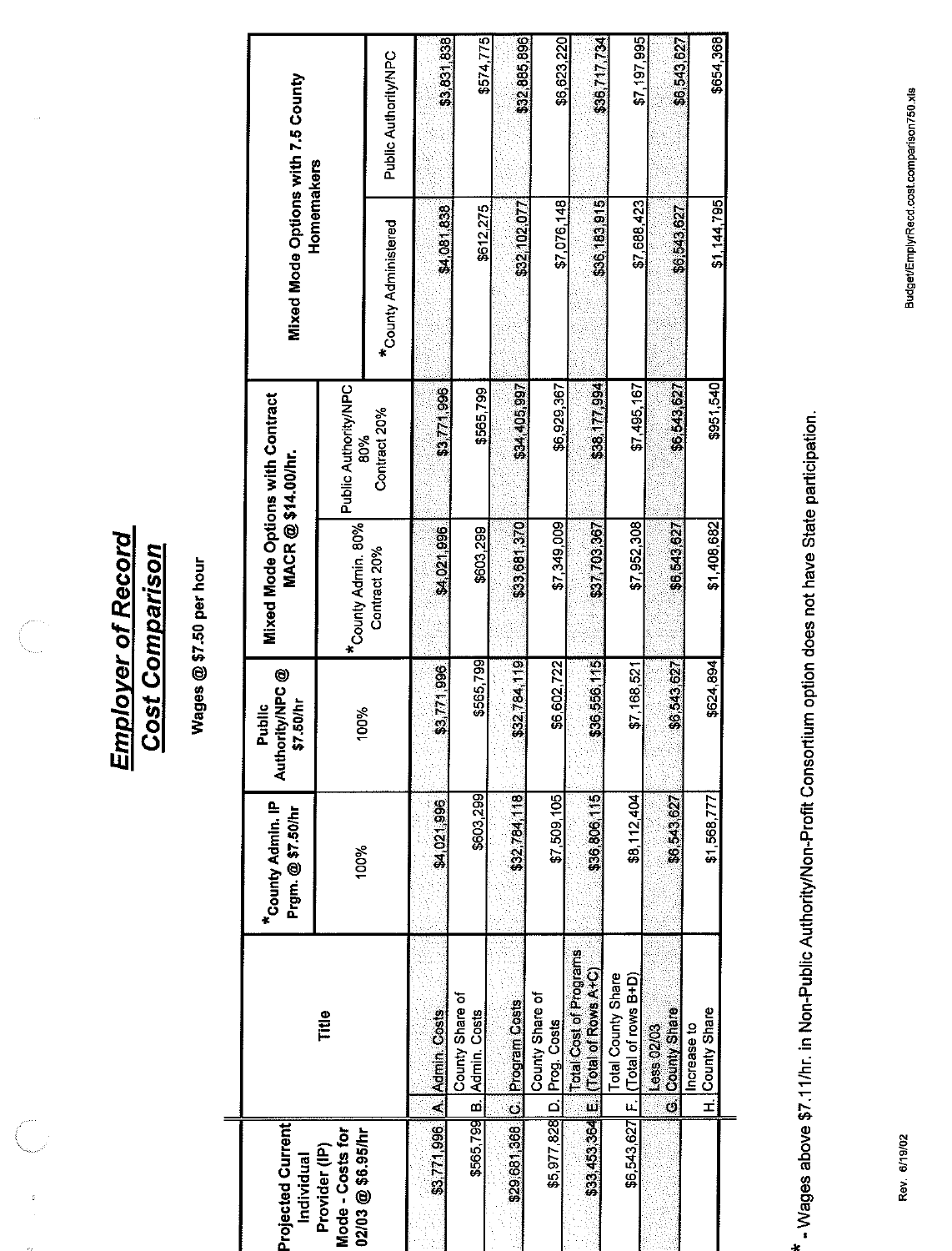DEPARTMENT OF SOCIAL SERVICES 744 P Street, Sacramento, California 95814



June 17, 2002

ALL-COUNTY INFORMATION NOTICE NO. 142-02

TO: ALL COUNTY WELFARE DIRECTORS **IHSS PROGRAM MANAGERS** 

REASON FOR THIS TRANSMITTAL

[ ] State Law Change [ ] Federal Law or Regulation Change [ ] Court Order [X] Clarification Requested by One or More Counties [ ] Initiated by CDSS

SUBJECT: ASSEMBLY BILL 1682 (AB 1682), CHAPTER 90, STATUTES OF 1999 ADDITIONAL IMPLEMENTATION QUESTIONS RAISED BY COUNTIES

REFERENCE: ACIN I-27-02; ACL 98-20, ACL 99-62, ACL 00-36; ACL 00-68

In recent months counties have submitted a number of questions regarding the implementation requirements of AB 1682. ACIN I-27-02 provides answers to questions specifically relating to the implementation timeline. The following information responds to additional questions that have been raised. Where indicated, these or similar questions have been previously answered.

## AB 1682 - FREQUENTLY ASKED QUESTIONS

| <b>SECTION I:</b>   | <b>LIABILITY</b>                      |
|---------------------|---------------------------------------|
| <b>SECTION II:</b>  | "EMPLOYER OF RECORD"                  |
| <b>SECTION III:</b> | <b>REGIONAL AGREEMENTS</b>            |
| <b>SECTION IV:</b>  | <b>EMPLOYER - EMPLOYEE RELATIONS</b>  |
| <b>SECTION V:</b>   | <b>PUBLIC AUTHORITY</b>               |
| <b>SECTION VI:</b>  | COUNTY ACTING AS "EMPLOYER OF RECORD" |
| <b>SECTION VII:</b> | <b>GENERAL</b>                        |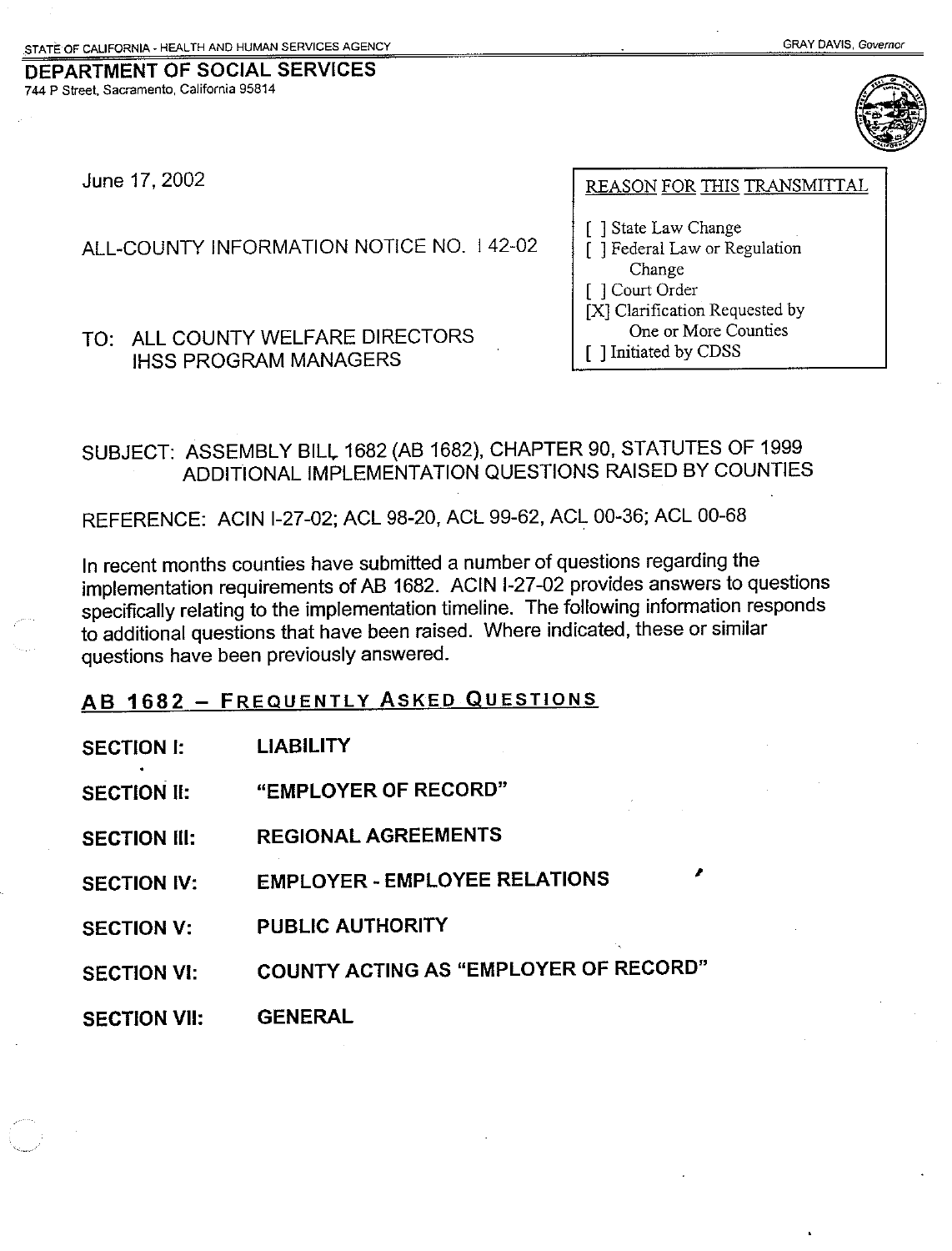### SECTION I: LIABILITY

1. Question: Would the county be deemed to be the employer of In-Home Supportive Services (IHSS) providers referred to recipients for the purposes of liability due to the negligence or intentional torts of the IHSS providers?

Answer: The statute governing Public Authorities (PAs) and Non-Profit Consortiums (NPCs) does provide some limited statutory immunity for the counties, the PAs and NPCs. Welfare and Institutions (WIC §12301.6(f). These provisions could influence a county's decision in selecting the modes and methods that it chooses for IHSS service delivery. The three specific protections offered by the statute are as follows at WIC §12301.6(f):

- (1) Any nonprofit consortium contracting with a county pursuant to this section or any public authority created pursuant to this section shall be deemed not to be the employer of inhome supportive services personnel referred to recipients under this section for purposes of liability due to the negligence or intentional torts of the in-home supportive services personnel.
- (2) In no case shall a nonprofit consortium contracting with a county pursuant to this section or any public authority created pursuant to this section be held liable for action or omission of any in-home supportive services personnel whom the nonprofit consortium or public authority did not list on its registry or otherwise refer to a recipient.
- (3) Counties and the state shall be immune from any liability resulting from their implementation of this section in the administration of the In-Home Supportive Services Program. Any obligation of the public authority or consortium pursuant to this section, whether statutory, contractual, or otherwise, shall be the obligation solely of the public authority or nonprofit consortium, and shall not be the obligation of the county or state.
- Each county must obtain its own legal advice concerning the county's exposure to risk under this program. See also ACL 00-36, question 28.

#### SECTION II: "EMPLOYER OF RECORD"

2. Question: Please clarify the term "Employer of Record."

Answer: "Employer of Record" is a term that has never been used in the Statutes or Regulations governing the IHSS program. It has been used as a term of convenience to represent the obligation created under AB 1682 requiring each county to act as, or establish, an employer of IHSS providers by January 1, 2003 for purposes of the Meyers-Milias-Brown Act (Government Code § 3500 et. seq.). The term "Employer of Record" is used as a shorthand reference to any entity, whether the county or another entity, that the county designates to act as the entity with whom representatives of IHSS providers can interact. See also ACL 00-36, question  $12<sub>1</sub>$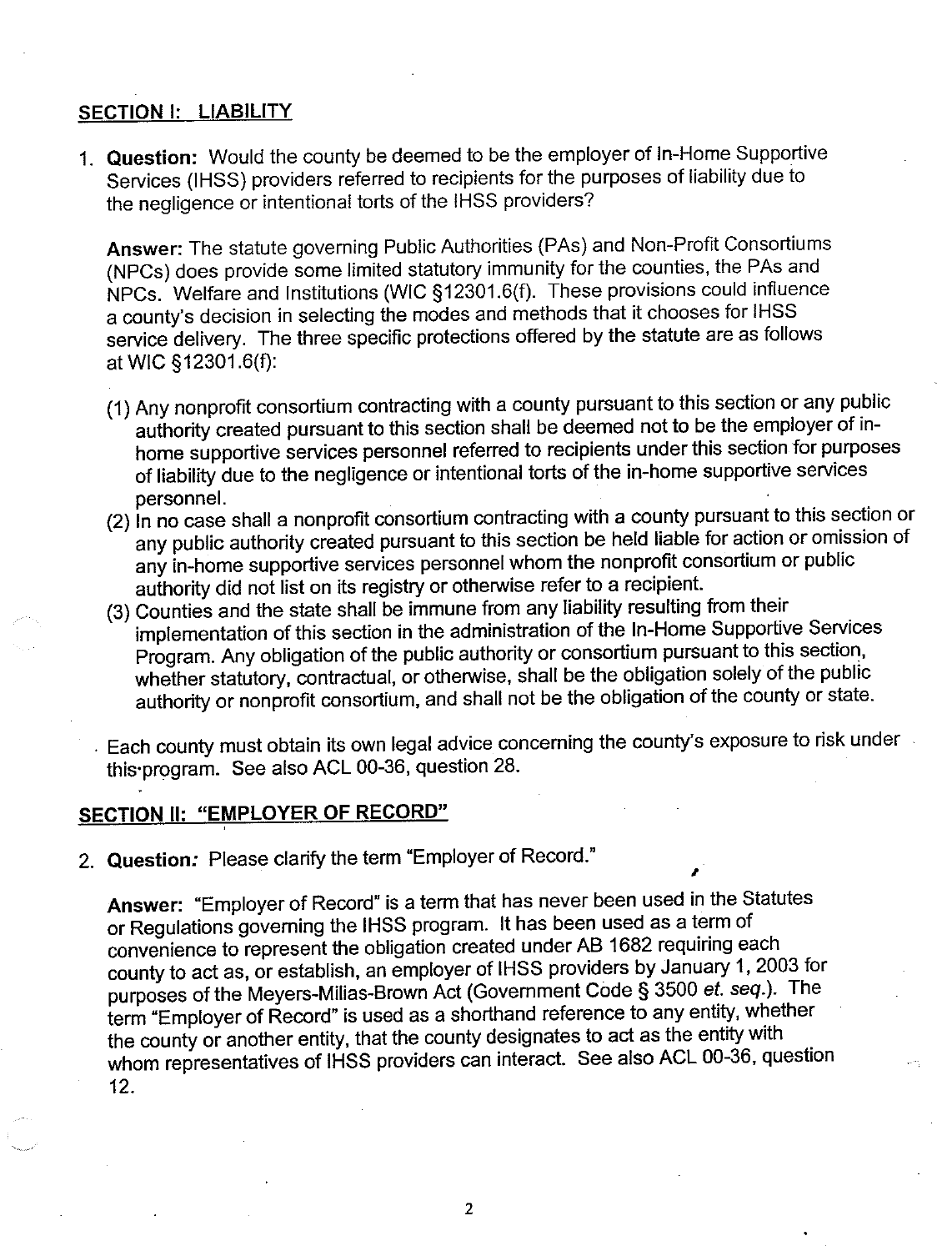3. Question: Does the language of the first sentence of WIC §12302.25 "...and other applicable state or federal law" apply narrowly to collective bargaining law, or broadly to mean that whoever is the employer for collective bargaining purposes is the employer for all purposes?

Answer: Since the primary statutory reference in AB 1682 refers to the California Meyers- Milias- Brown Act (Gov. Code § 3500 et seq.), which governs public sector employer - employee relations, we interpret the referenced statutory language as applying narrowly to other state or federal law relating to public employer - employee relations, including collective bargaining. Counties should consult with their county counsels regarding this issue.

### **SECTION III: REGIONAL AGREEMENTS**

4. Question: If the counties share a PA, would one Board of Supervisors handle all the counties? Do the collaborating counties need a governing body for the PA created pursuant to a joint agreement separate from the Board of Supervisors of each county?

#### Answer:

The statute states at WIC §12301.6(b)(3)(A) "As an alternative, the enabling ordinance may designate the board of supervisors as the governing body of the public authority." It is difficult to reconcile how one board of supervisors can be identified from among multiple participating counties to make this option work. On the other hand, it appears that the counties could choose to create a stand-alone governing body.

Since there is no express prohibition against counties entering into regional agreements to share a PA pursuant to WIC § 12302.25, the Department is not inclined to prohibit this approach. Sharing a PA among counties would be premised upon the counties establishing a regional agreement. All of the requirements for a PA would still have to be met. For example, the counties would still have to create a governing body for the PA that meets all the composition requirements of WIC §12301.6. Since more than one county would be involved in the establishment of the governing body, the composition of the governing body would be established, or the process for selecting a governing body would be established under the regional agreement. Each participating county would still be required to meet the composition requirements for its own IHSS advisory committee. Each county would be also be subject to the requirement that they choose their method and mode of service only after advice and recommendations from its own IHSS advisory committee. See also ACL 00-36, question 23 and ACL 00-68, question 23.

5. Question: Does the State have any ideas on how counties can collaborate and how to do the governance of the employer of record in a joint effort?

Answer: We strongly encourage counties to consider collaborative arrangements to meet the responsibilities and costs of implementing AB 1682. For example, it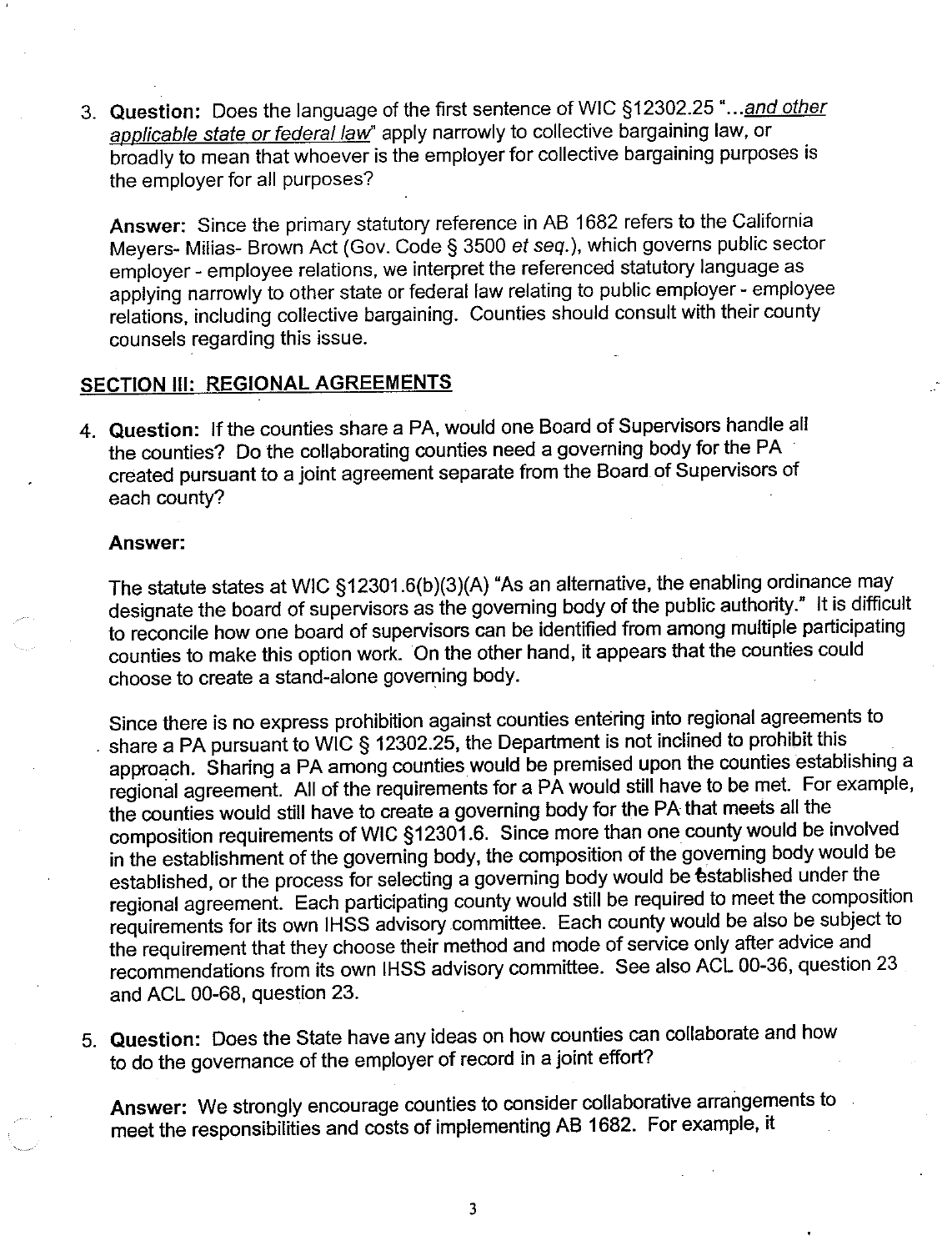appears that counties can enter into regional agreements to share a PA. Counties could also leverage their combined caseload volumes to encourage contract proposals and better contract rates from home care firms for a multi-county area. Another concept might be for a group of counties to look at the legality of creating an independent nonprofit public corporation that would operate like a business, hire providers and then contract back with the counties in the contract mode. As with other aspects of this process, each county should consult with its county counsel.

6. Question: How can negotiations for wages and benefits be conducted under a joint agreement? Would there be different negotiations with each county?

Answer: There could be separate wage and benefit negotiations conducted for each county but there is no required approach to this. We do not know of anything that would prevent the counties from authorizing their negotiators to negotiate collectively for all participating counties or individually on behalf of each county. See also ACL 00-36, questions 23 and 27.

7. Question: Under a regional agreement, would the IHSS wages be different for each county, since the Board of Supervisors must approve the budget for its own IHSS wages?

Answer: IHSS wages could be different for each county. Regardless of whether the collectively bargained wages are the same or different for every county participating in a regional agreement, each county's Board of Supervisors is independently responsible for approval of the applicable wage for its own county. See also ACL 00-36, question 23.

## SECTION IV: EMPLOYER - EMPLOYEE RELATIONSHIPS

8. Question: What is the timeline for establishing an Employer - Employee Relation's Policy (EERP)?

Answer: We do not believe that there is an express statutory or regulatory requirement that an employer, under Government Code § 3500 et. seq., have a written employer-employee relations policy. However, Govt. Code § 3507 speaks to the timing of the adoption of such a policy by requiring that it can only be adopted after consultation in good faith with representatives of an employee organization. ACL 98-20 provides a model Employer - employee Relations Policy for PAs. It explicitly states that PAs and NPCs "may adopt, reject or modify the policy in part or in its entirety for purposes of collective bargaining." The Manual of Policies and Procedures (MPP) 30-767.241 makes the same statement.

9. Question: Can the EERP be adopted and/or in effect prior to California Department. of Social Services (CDSS) rate approval of the PA?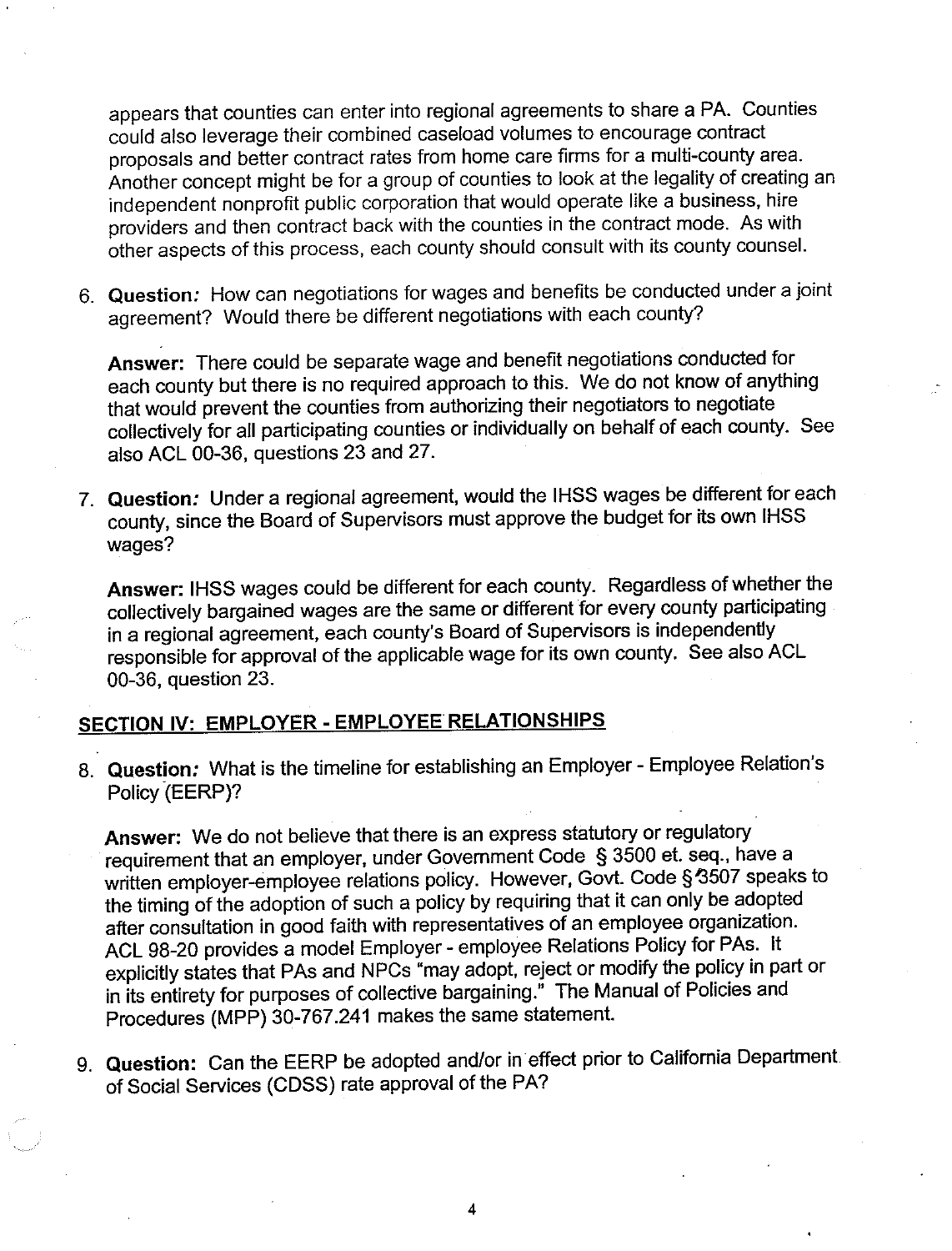Answer: CDSS and Department of Health Services (DHS) rate approval does not legally regulate the timing of the adoption of an EERP. The adoption of rules and regulations governing employer-employee relations with IHSS providers and their elected representative(s) is a matter governed by the Meyer, Milias, Brown Act. We defer to your county counsel and county labor relations specialist on such questions. See also ACIN I-27-02, question 5.

## **SECTION V: PUBLIC AUTHORITY**

10. Question: In a PA mode, can a county designate one of its departments to run the PA?

Answer: A PA is a legally established local agency. ACL 98-20 explicitly states that a PA or a NPC may not duplicate any activities or services of the county. We have advised counties that AB 1682 does not appear to preclude a PA from contracting with county agencies for services. It is unclear to us, however, how one county agency can "run" a separate independent local agency. Counties should consult their county counsels.

11. Question: What is meant by the language in WIC §12301.6(b)(2)(B) that "employees of the Public Authority (PA) shall not be county employees for any purpose?"

Answer: To the extent that this answer is inconsistent with previous answers provided to individual counties, this answer supercedes all previous answers.

As we have stated in our response to question 12 below, some counties have allowed their PAs to contract with the county for county staff services. We now believe that the statutory language was not intended to prohibit an individual from holding a job with the county and holding another job with the PA.

Rather, given the immunity provisions included in WIC § 12301.6, we believe it is reasonable to interpret the language that "[e]mployees of the public authority shall not be employees of the county for any purpose" to mean that for any purpose, including employer liability, an employee's actions done during the course and scope of their employment for the PA shall not be construed to be acts of the employee as an employee of the county in any capacity. See also MPP 30-767.211.

We believe this statutory language clarifies and emphasizes the fact that the PA is an entity that is legally separate and distinct from the county. Each county should consult with its county counsel in assessing the legal issues associated with this question. In particular, counties should consult with their county counsels to determine whether dual employment would conflict with their county conflict of interest codes.

12. Question: Can the PA contract with the county to provide staff for the PA?

Answer: Yes. Some counties have allowed PAs to contract with the county for the full-time, dedicated services of county staff, i.e., county staff contracted to the PA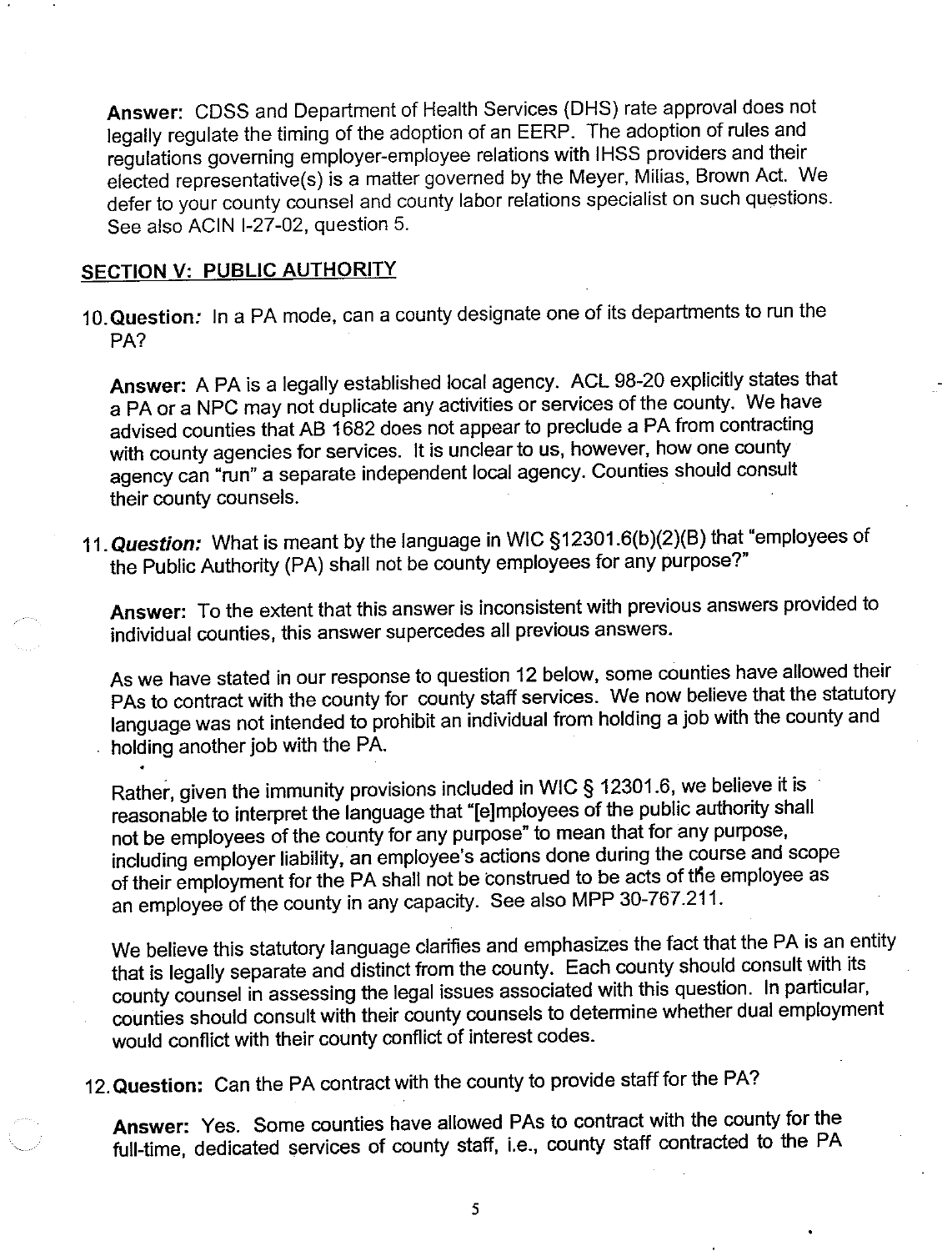have been fully dedicated to the business of the PA and have had no county duties, although this would not be prohibited. The county employee could dedicate parttime to the county and part-time to the PA, as long as the agreement between the county and the PA properly defines the relationship. Additionally, the law does not appear to preclude a PA from contracting with a county for support services, such as accounting, or payroll. We suggest you discuss these issues with your county counsel.

13. Question: Can the Executive Director be a county employee?

Answer: As explained in questions 11 and 12 above, this is not prohibited by 12301.6(b)(2)(B). However, counties should consult with their counsel to determine what risks the county may incur by allowing a county employee to act as the **Executive Director of a PA.** 

14. Question: Can the PA have a dual track reporting hierarchy, i.e. both Board of Supervisors and Health and Human Services?

Answer: We defer to your county counsel on the rules of local agency formation.

15. Question: What type of training is required for an IP to be able to be on the registry?

Answer: No type of training is required for an IP to be able to be on the registry. Prior to placing a prospective provider on the registry, the only requirements are "proof of identification, including but not limited to, a positive photograph identification from a government source." W&IC 12306.5(b)

Additionally, as a separate function, WIC § 12301.6 requires established PAs or NPCs to conduct a background check on IHSS providers. See also ACL 00-36, question 5.

16. Question: What happens if a recipient elects not to hire a provider that is on the registry?

Answer: The recipient may request additional referrals from the registry until a suitable provider is found or may independently seek their own provider.

17. Question: If the provider is not hired off the registry, does the PA have any responsibility for the work conditions?

Answer: In those cases where IHSS recipients hire IHSS providers that were not referred to the IHSS recipients by a PA, the IHSS providers shall be referred to the PA (or NPC) for the purposes of wages, benefits, and other terms and conditions of employment. (WIC § 12301.6 (h).) Counties should consult with their county counsels.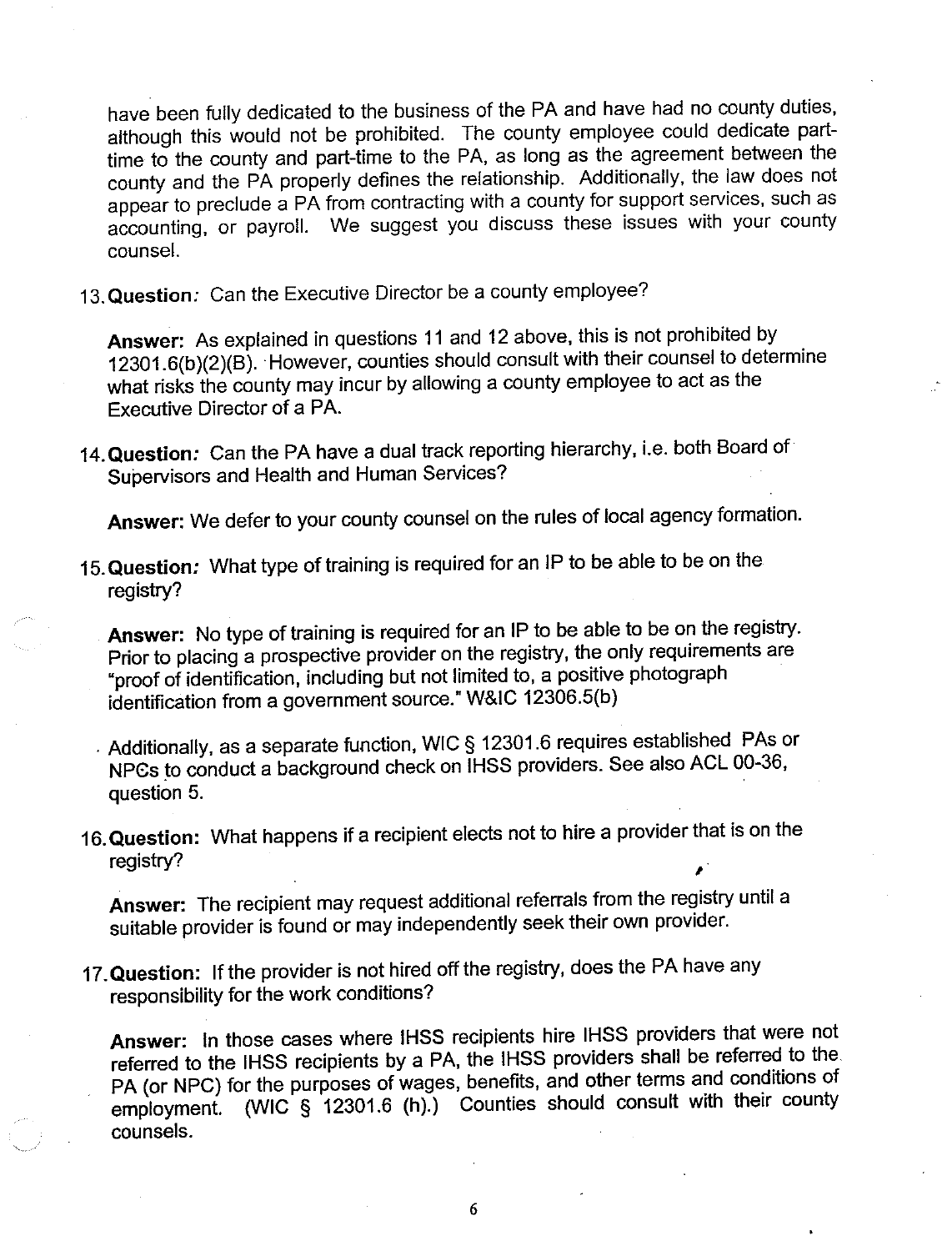#### 18. Question: When does a PA exist?

Answer: A PA exists when the following criteria are met: 1) The County Board of Supervisors enacts an ordinance creating the PA, and 2) the PA has direct costs that can be claimed to the State, meaning that it has operations costs, 3) the PA's State approved rate takes effect, and 4) The PA has complied with all other requirements to become a legal entity, such as registration with the Secretary of State. It is important for counties to remember that in order to have their PA rate effective on 1/1/03, they must submit their rate approval documents by no later than 11/29/02. Failure to do so could result in non-state participation for costs incurred prior to PA rate approval. Please refer to ACIN 1-27-02 for additional information on the timeline issues for compliance with AB 1682. Please also refer to ACL 98-20 for additional information on the PA creation and operation process.

## SECTION VI: COUNTY AS "EMPLOYER OF RECORD"

19. Question: If the county chooses to administer the IP mode of IHSS service delivery pursuant to W&I C §12302.25 and thereby acts as the employer of IHSS providers for employer - employee relations purposes, who would be considered the employer for all other purposes, the recipient, provider, or the county?

Answer: The County can act as employer of IHSS providers for employer employee relations purposes only and satisfy AB 1682. We are unaware of any other change in employer - employee relationships as a result of AB 1682. Counties should consult with their county counsels for further information about who would be the employer for purposes other than AB 1682 purposes.

20. Question: Would the county have additional obligations to the IHSS IPs under the county administration of the IP mode when fulfilling the requirements created by AB 1682?

Answer: The obligation of the county added by AB 1682 is to either act as, or establish, an employer for the purposes of the Meyers-Milias-Brown Act (Govt. Code § 3500 et seq.).

Under State law, the CDSS is required to perform or assure the performance of "all rights, duties and obligations of the recipient relating to such services as required for purposes of unemployment compensation, unemployment compensation disability benefits, workers' compensation, federal and state income tax, and federal old-age survivors and disability insurance benefits." (WIC §12302.2.) We are unaware of any other change in employer - employee relationships as a result of AB 1682.

21. Question: Must the county perform the same minimum functions as prescribed for an NPC or a PA established pursuant to Section 12301.6 (e)(1-6). What are the minimum functions, if any?

 $\overline{7}$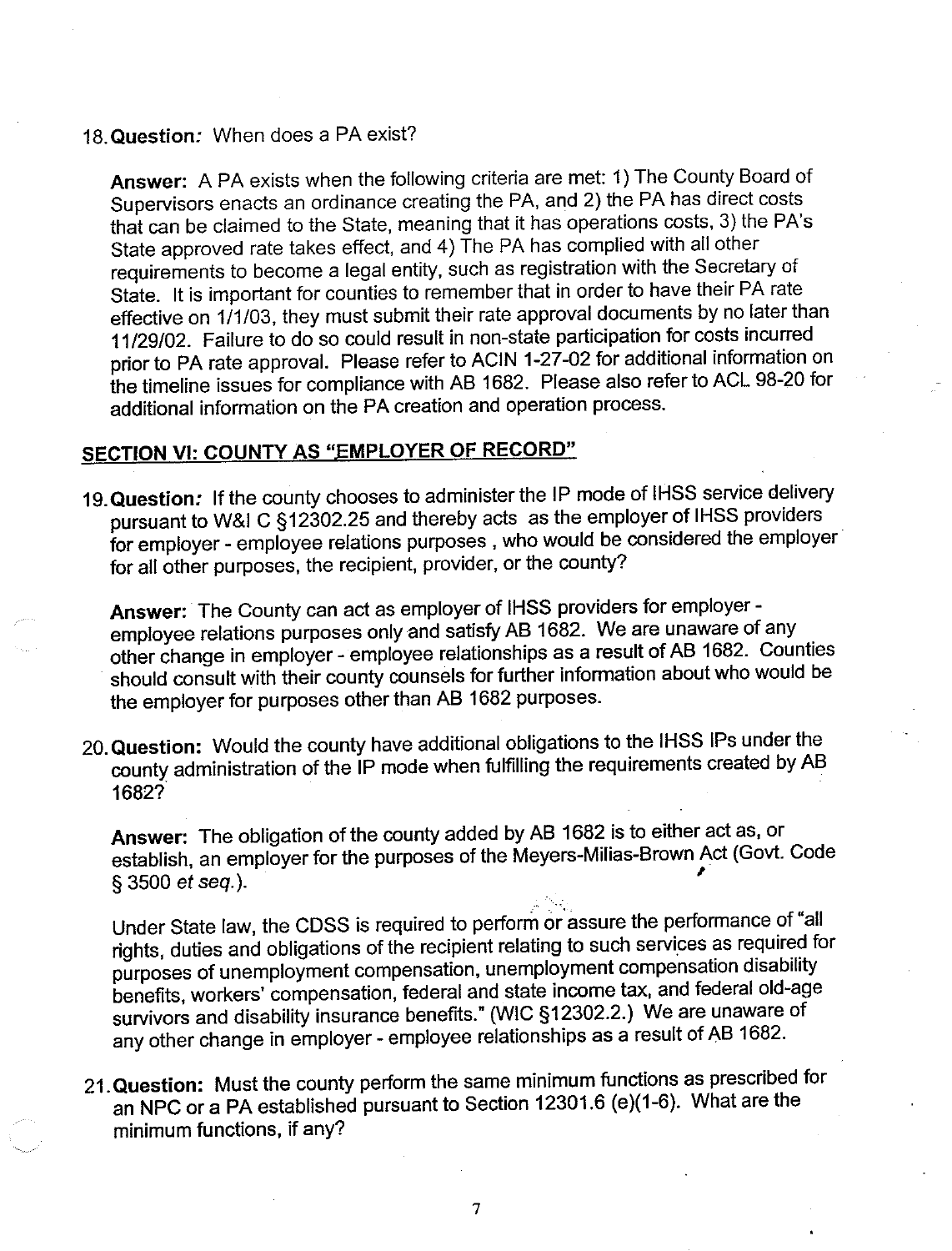Answer: No. The minimum functions of a county acting as the AB 1682 employer are to carry out the responsibilities set forth in the Meyers- Milias- Brown Act (Govt. Code § 3500 et seq.) and any other applicable state or federal laws that govern public employer - employee relations. See also ACL 00-36, questions 13 and 14.

22. Question: Are there any express or implied limitations of liability for the county in its administration of the IHSS program, should it adopt county administration of the IP mode of service?

Answer: Counties should consult with their county counsels regarding this question. Please refer to Question 1 above.

23. Question: Would the IP's be entitled to any additional rights or benefits (other than collective bargaining rights) under any specific method or mode of service?

Answer: There are potential benefits bestowed by the legislature on the IPs who are employed pursuant to a PA or an NPC under the IP mode of service delivery. The State participation in wages and benefits is currently higher for IPs under PAs or NPCs, than for providers under the county administration of the IP mode.

#### **SECTION VII: GENERAL**

24. Question: Can PA Advisory Committee members serve on the IHSS Advisory Committee?

Answer: Yes. However, the general scheme created by the statutes is for the State to participate in funding only one Advisory Committee. The statutes, when read as a whole, indicate that each county will only have one Advisory Committee to meet the Advisory Committee requirements of AB 1682. Those few counties that had PAs before the passage of AB 1682 met the AB 1682 Advisory Committee requirement by meeting the PA requirements of WIC §12301.6(b) prior to July 1, 2000. All other counties must form an IHSS Advisory Committee as required by WIC §12301.3. If a county were to choose to create a separate IHSS Advisory Committee under WIC §12301.3 and a PA Advisory Committee under WIC §12301.6, the State will fund only one Advisory Committee (WIC § 12301.4). There is no Statutory requirement for the counties to maintain both committees.

25. Question: Please provide an update on the experience of other counties who have chosen to comply with AB 1682 through a method other than a PA?

Answer: Some of this information is just now emerging. Tuolumne county may choose to act as the employer for purposes of AB 1682. Our AB 1682 implementation status information shows some counties to be considering several options, including mixed mode options: for example, Butte (contract [C]), Fresno (C & PA), Kern (C & PA), Lake (PA & Homemaker [H]), Solano (PA & C), Calaveras